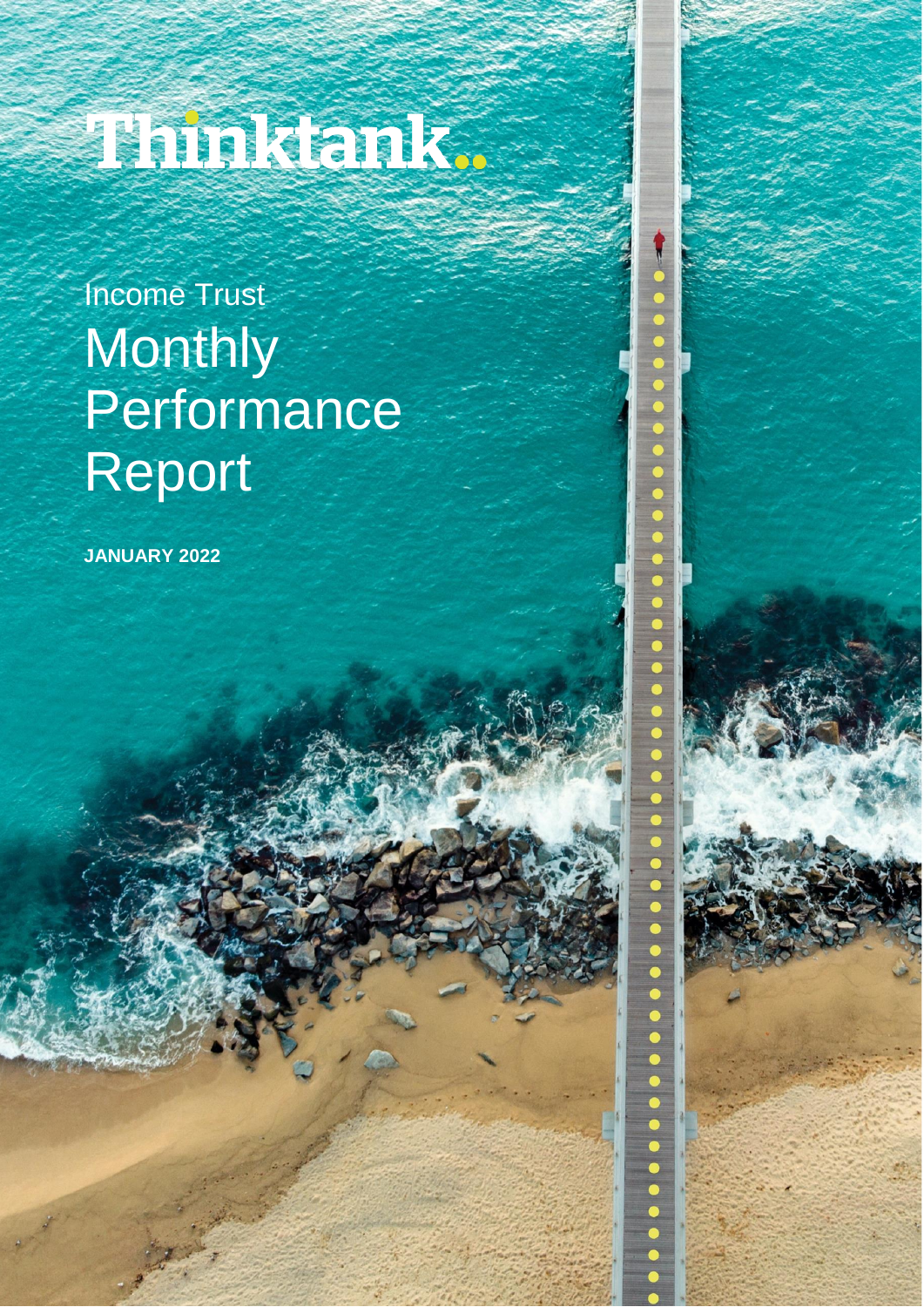## Income Trust Monthly Performance Report



**RETURN AS AT JANUARY 31, 2022**



## **Thinktank Loan Book Metrics**

**Loan by Security Type\***







## **Investment Overview**

#### **Performance and Activity**

In January the Income Trust returns to investors remained stable. Since inception in August 2017 the Income Trust has experienced zero losses and as at 31st January 2022 the Income Trust has zero loans in arrears.

#### **Investment strategy**

Originate loans secured by registered first mortgages held over Australian commercial & residential real estate to generate monthly income returns.

#### **Distributions**

Paid on the 10<sup>th</sup> of each month or the following business day in arrears.

#### **Minimum investment** \$10,000

**Minimum term** 12 months

#### **Average loan-to-value ratio** 58.46% as at 31-January-2022

*\*Data as at 31th January 2022*

Disclaimer: This document is not intended to be read by anyone other than a Wholesale Client or Eligible Investor (as defined in Section 761G of the Corporations Act 2001) and should be read in conjunction with the Information Memorandum for Thinktank Group Pty Ltd dated 2nd May 2017. A copy of the Information Memorandum can be obtained by contacting Lauren Ryan on (02) 8669 5532 or at *[lryan@thinktank.net.au](mailto:lryan@thinktank.net.au)* Thinktank Nominees Pty Ltd (AFSL No. 333 163).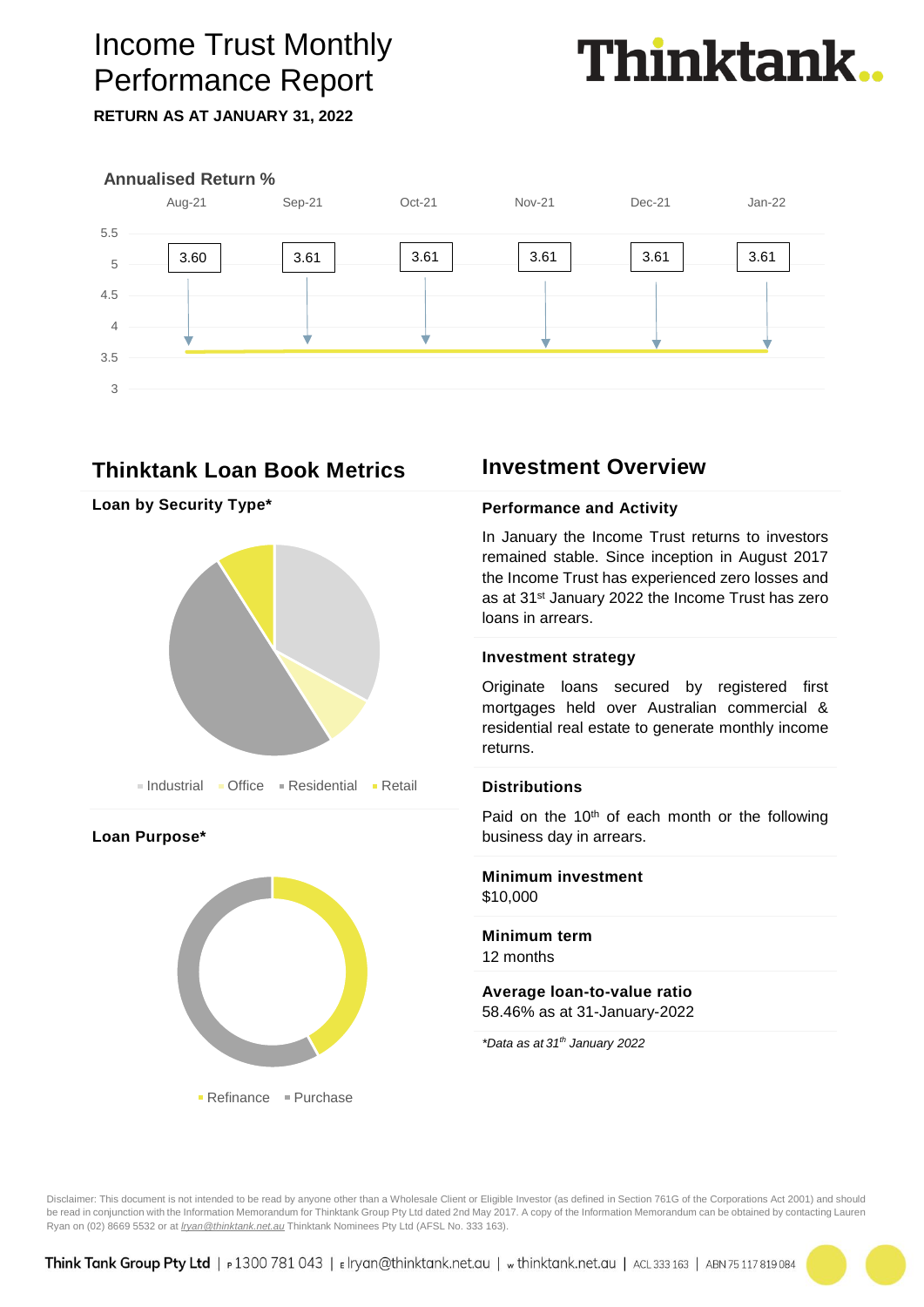## Income Trust Monthly Performance Report

**RETURN AS AT JANUARY 31, 2022**

## **Thinktank**

## **Thinktank Loan Book Metrics**

**Loan by Product Type\***





**Loans by State\***



**Repayment Type\***

**Loan by Occupancy\***



### **Market Ratings**

|                    | Sydney |               | <b>Melbourne</b> |               | Adelaide |               | Brisbane (SEQ) |               | <b>Perth</b> |               |
|--------------------|--------|---------------|------------------|---------------|----------|---------------|----------------|---------------|--------------|---------------|
| <b>Resi-Houses</b> | Good   | <b>Stable</b> | Good             | <b>Stable</b> | Good     | <b>Stable</b> | Good           | <b>Stable</b> | Good         | <b>Stable</b> |
| <b>Resi-Units</b>  | Fair   | <b>Stable</b> | Fair             | <b>Stable</b> | Good     | <b>Stable</b> | Good           | <b>Stable</b> | Good         | <b>Stable</b> |
| <b>Office</b>      | Fair   | <b>Stable</b> | Fair             | <b>Stable</b> | Strong   | <b>Stable</b> | Fair           | <b>Stable</b> | Fair         | <b>Stable</b> |
| Retail             | Weak   | <b>Stable</b> | Weak             | <b>Stable</b> | Good     | <b>Stable</b> | Fair           | <b>Stable</b> | Good         | <b>Stable</b> |
| <b>Industrial</b>  | Strong | Improving     | Strong           | Improving     | Strong   | Improving     | Good           | <b>Stable</b> | Good         | <b>Stable</b> |

Disclaimer: This document is not intended to be read by anyone other than a Wholesale Client or Eligible Investor (as defined in Section 761G of the Corporations Act 2001) and should be read in conjunction with the Information Memorandum for Thinktank Group Pty Ltd dated 2nd May 2017. A copy of the Information Memorandum can be obtained by contacting Lauren Ryan on (02) 8669 5532 or at *[lryan@thinktank.net.au](mailto:lryan@thinktank.net.au)* Thinktank Nominees Pty Ltd (AFSL No. 333 163).